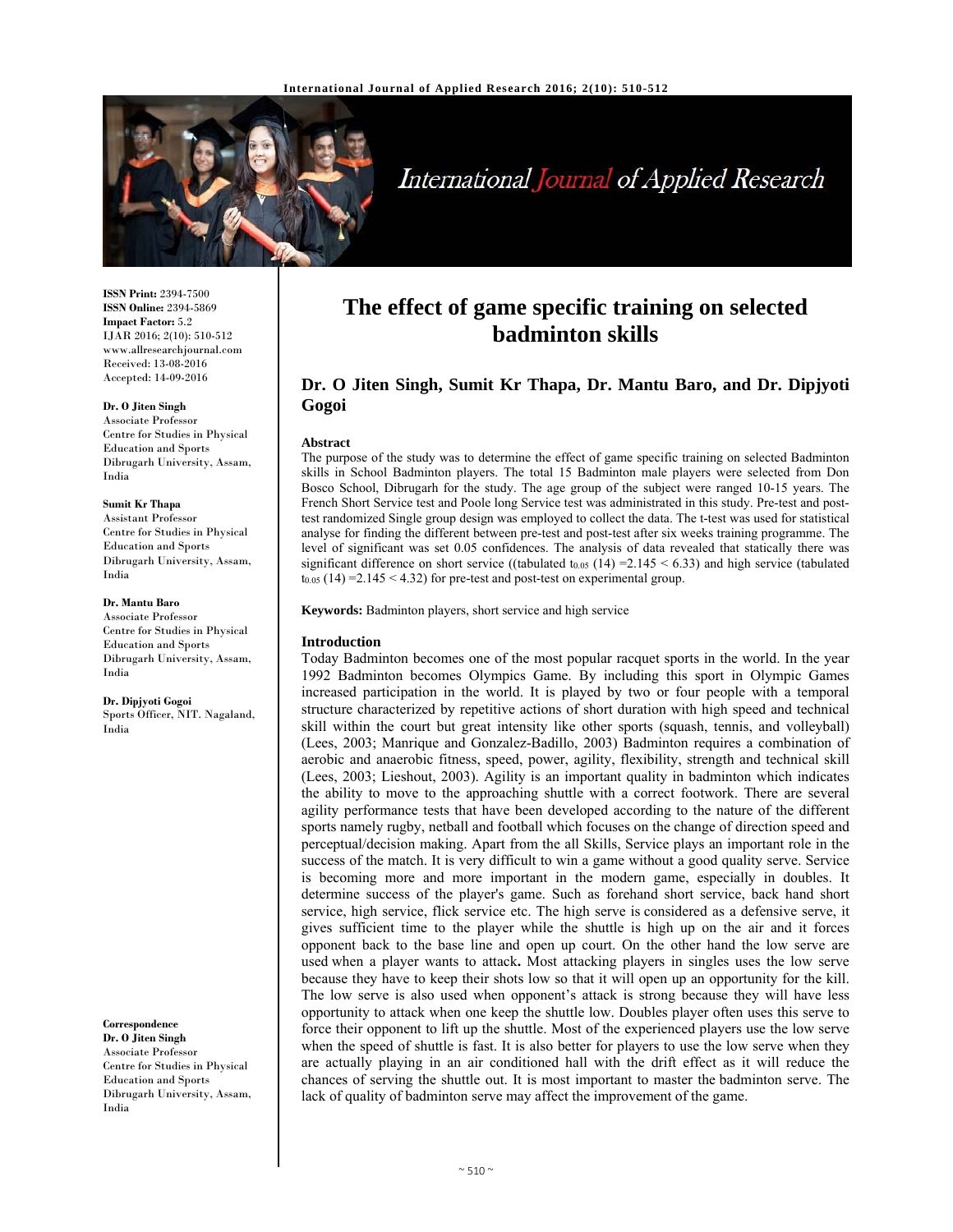#### **Methodology**

Total fifteen (N=15) Badminton Players were selected from Don Bosco School, Dibrugarh of Assam as subjects for the purpose of the study. The age of the subjects were ranging between 10 to 15 years.

# **Variables**

Only short service and long service skill of Badminton were selected for the Badminton Skill test.

#### **Design of the Study**

Pre-test and Post-test randomized single group design was employed.

# **Statistical Technique Employed**

To determine the significant difference 't' test was employed to analyse the data of pre-test and post-test of selected Badminton skills in Don Bosco School Badminton

male Players and for testing the hypothesis the level of significance was kept at 0.05 level of confidence.

# **Criterion Measures**

To collect the data, short service and high service for six week training program were determined on the skill performance of the subject. Pre-test and Post-test randomized single group design was employed.

# **Training Programme**

The game specific drill training was given to the experimental group for 6 weeks in the morning from 6 a.m. to 7 a.m. and 4 p.m. to 5 p.m. in the evening for two days in a week on Saturday and Sunday, following the principle of progressive load. The experimental load was fixed according to the capacity of the subjects. The following training programme is presented in the below table.

| Period                     | <b>Training</b>                                                                                          | Duration (1 hour) |
|----------------------------|----------------------------------------------------------------------------------------------------------|-------------------|
| Saturday (Morning session) | Short service with number of Repetition from Right court to Right Court and left<br>court to left Court. | 6am to 7am        |
| Saturday (Evening session) | Long service from Right court and left court                                                             | 4pm to 5pm        |
| Sunday (Morning session)   | Short service with number of Repetition at fixed area                                                    | 6am to 7am        |
| Sunday (Evening session)   | Long service with number of Repetition with accuracy                                                     | 4pm to 5pm        |

# **Results and Discussion**

**Table 1:** Comparison between mean, Standard Deviation and 't' ratio of pre-test and post-test short service of Don Bosco School Badminton players.

| <b>Short service</b>                    | Mean  | S.D | MD   | SЕ                                        | 't' ratio |
|-----------------------------------------|-------|-----|------|-------------------------------------------|-----------|
| Pre Test                                | 55.33 | .89 | 3.80 | 0.60                                      | $6.33*$   |
| Post Test                               | 59.13 | .36 |      |                                           |           |
| Significant at 0.05 level of confidence |       |     |      | Tabulated't' <sub>0.05</sub> (14) = 2.145 |           |

Table-1 showed that there was a significant difference on short service test for pre and post-test experimental group in Don Bosco School Badminton players. The obtain't' ratio value 6.33 was greater than tabulated't' value (2.145) at 14 degree of freedom at 0.05 level of confidence.



**Fig 1:** Comparison between mean, Standard Deviation and 't' ratio of pre-test and post-test short service.

**Table 2:** Comparison between mean, Standard Deviation and 't' ratio of pre-test and post-test high service of Don Bosco School Badminton players.

| Long service                                                                                                                     | Mean  | SD   | MD   | SЕ                                                                                                                                                            | 't' ratio     |
|----------------------------------------------------------------------------------------------------------------------------------|-------|------|------|---------------------------------------------------------------------------------------------------------------------------------------------------------------|---------------|
| Pre Test                                                                                                                         | 31.33 | . 89 | 3.80 | 0.88                                                                                                                                                          | 4.32*         |
| Post Test                                                                                                                        |       | 2.88 |      |                                                                                                                                                               |               |
| $\mathcal{C}_{i}$ with each of $\mathcal{C}$ $\mathcal{C}_{i}$ and $\mathcal{C}_{i}$ and $\mathcal{C}_{i}$ and $\mathcal{C}_{i}$ |       |      |      | $T_{\rm eff}$ , $T_{\rm eff}$ , $T_{\rm eff}$ , $T_{\rm eff}$ , $T_{\rm eff}$ , $T_{\rm eff}$ , $T_{\rm eff}$ , $T_{\rm eff}$ , $T_{\rm eff}$ , $T_{\rm eff}$ | $(14) - 2145$ |

Significant at 0.05 level of confidence Tabulated't'<sub>0.05</sub> (14) = 2.145